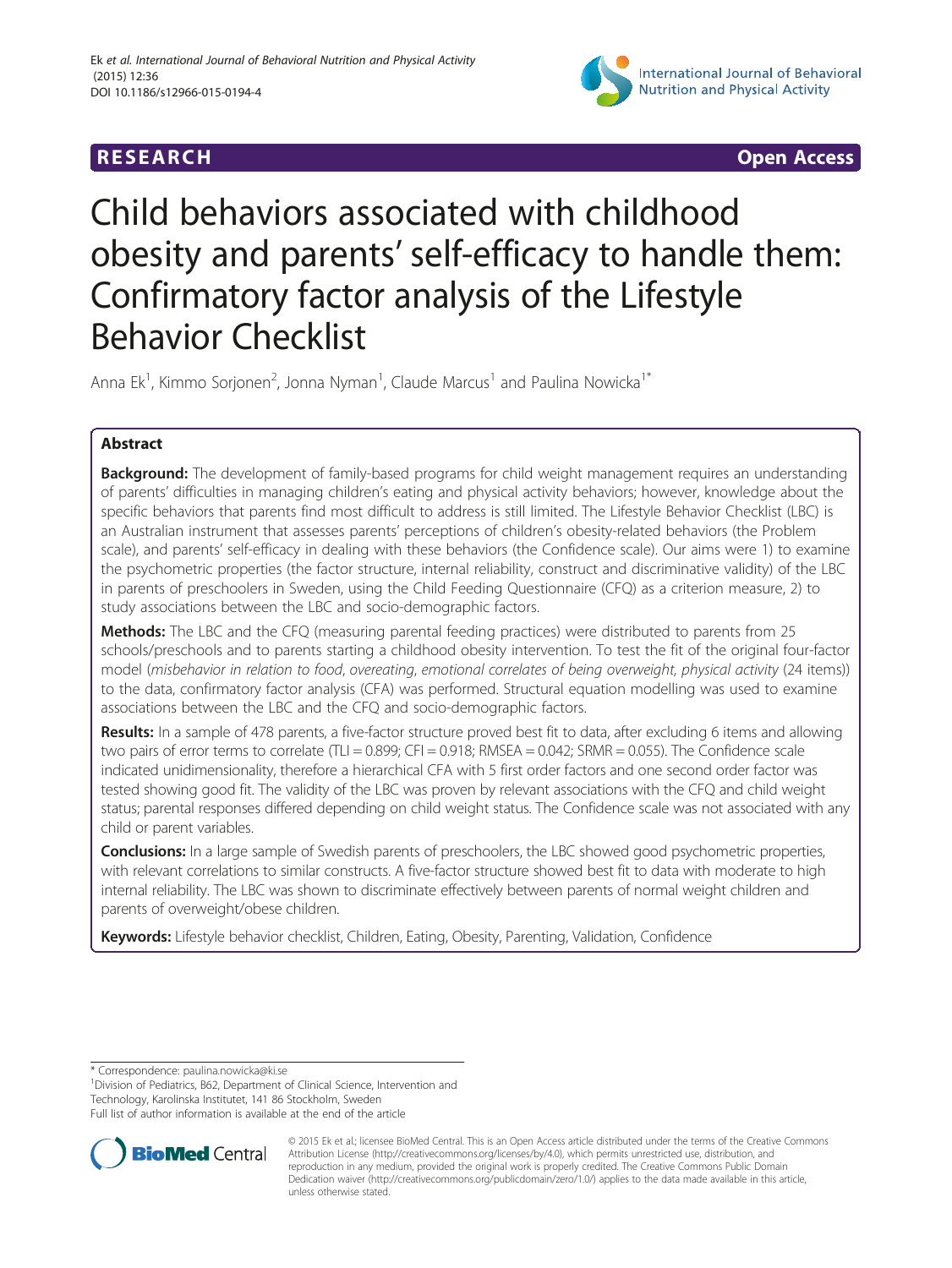# Background

While parents of young children ably respond to various challenges, childhood obesity is one problem which few parents feel capable of managing [\[1](#page-11-0)-[3\]](#page-11-0). The development of effective family-based programs for child weight management requires a better understanding of parents' difficulties in managing children's eating and physical activity behaviors; however, knowledge about the specific behaviors that parents find most difficult to address is still limited [\[4](#page-11-0)]. Systematic research has been hindered by a lack of user-friendly (short and simple) instruments that capture children's problematic behaviors related to food and physical activity and parents' capacity to handle them [\[5\]](#page-11-0).

The Lifestyle Behavior Checklist (LBC) is a user-friendly instrument designed to assess parents' perceptions of children's problematic behaviors related to overweight and obesity regarding eating, physical activity, screen time and overweight (the Problem scale), and parents' self-efficacy in dealing with these behaviors (the Confidence scale) [[1,6](#page-11-0)]. The instrument was developed in Australia in a systematic way, on the basis of interviews with child obesity experts, observations, and feedback from parents participating in a parenting program [\[1,6\]](#page-11-0). In two Australian studies, the LBC was tested for its content validity, factor structure, internal reliability and test-retest reliability [[1](#page-11-0),[6](#page-11-0)]; the construct validity was tested with criterion measures of general parenting [\[6\]](#page-11-0). In a sample of children aged 4-11 years, the LBC was proven to distinguish effectively between parents of children with overweight or obesity and parents of children with normal weight, with the former group scoring higher on the Problem scale and lower on the Confidence scale [[1,7](#page-11-0)]. The LBC has also been used in the evaluation of an obesity treatment program for children 4-11 years old, and has been shown to capture changes in both the child's behavior and the parents' confidence in managing their child's behavior [\[8\]](#page-11-0).

A recent preliminary evaluation of the LBC outside Australia, conducted in the Netherlands, tested its internal consistency, construct validity and test-retest reliability, with encouraging results [\[9](#page-11-0)]. However, confirmatory factor analysis (CFA) has not yet verified the LBC's original fourfactor structure of misbehavior in relation to food, overeating, emotional correlates of being overweight and physical activity. Thus, it is still unknown whether the proposed four-factor model would stay unchanged for children in different age groups and from various cultures. Careful validation of the instrument when used in a new target population is important as cultural differences in perceptions of appropriate child behaviors and parenting practices may influence the understanding of the items and thus the interpretation of the results [\[10-12\]](#page-11-0). For example, the Child Feeding Questionnaire (CFQ), a widely used instrument that assesses parental feeding practices, had to be adjusted repeatedly as a result of CFA when the items were tested in new populations/countries [\[13](#page-11-0)]. When a validation study of the CFQ was conducted among parents of preschoolers in Sweden, parental food restriction practices had the lowest frequencies ever reported, as compared to parents in the United States, Japan and Australia [\[13](#page-11-0)].

The aims of this study were:

- 1. to examine the psychometric properties (the factor structure, internal reliability, construct validity (convergent and discriminant validity) and discriminative validity) of the translated LBC in a Swedish population of parents of preschool-aged children, using the CFQ as a criterion measure.
- 2. to examine associations between the LBC and socio-demographic factors (child and parental age, gender and weight status, parental educational level and parental country of origin).

The preschool age was chosen because recent research emphasizes the critical need of and effectiveness of interventions early in life [\[14,15\]](#page-12-0). We hypothesized that because the previous populations in which the LBC had been tested involved older children, certain questions in the LBC would not be age appropriate for our sample of preschoolers, and therefore the CFA would not show an acceptable fit to the original four-factor model (testing the factor structure). We anticipated that children's problematic behaviors would be associated with lower parental confidence (testing convergent validity). We also anticipated that certain obesity-related behaviors would be associated with parental concern for child weight and feeding practices, such as restriction and monitoring (testing convergent validity). Regarding associations with socio-demographic factors, we expected positive associations between child weight status and all factors on the LBC problem scale (testing convergent validity). We assumed no or weak associations between the CFQ factor perceived parent weight and the LBC factors (testing discriminant validity), in line with the findings of previous research [\[6](#page-11-0),[9\]](#page-11-0). Finally, we expected to find differences between the reports of parents of normal weight children and parents of overweight or obese children (testing discriminative validity).

# Methods

# Description of the Lifestyle Behavior Checklist (LBC)

The LBC consists of 25 items divided on two different scales: the Problem scale and the Confidence scale. The Problem scale assesses parents' perceptions of children's obesity related problem behaviors, loading on four factors regarding misbehavior in relation to food (e.g. the child yells about food), overeating (e.g. the child eats too much), emotional correlates of being overweight (e.g. the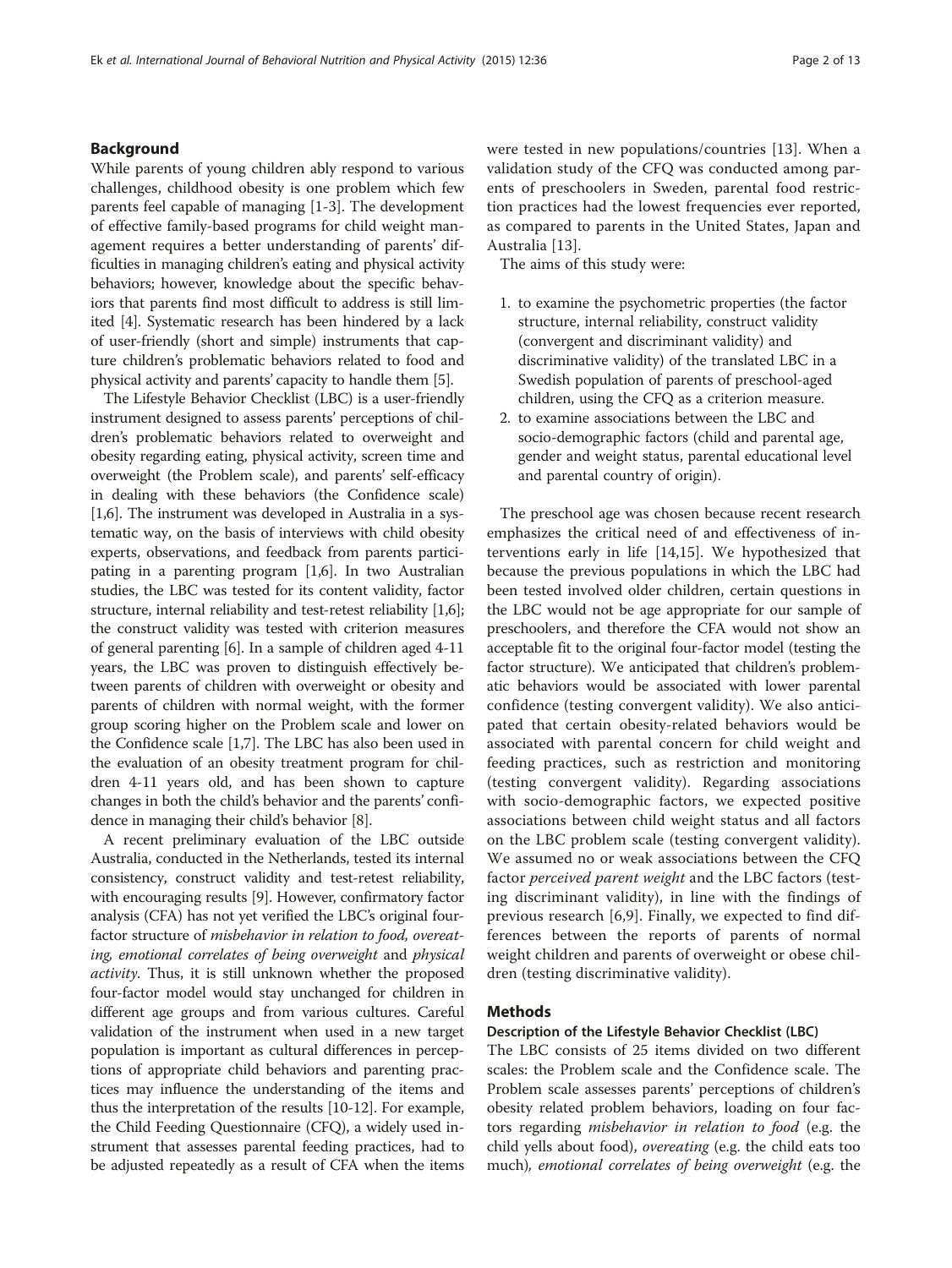child complains about being overweight) and physical activity (e.g. the child complains about being physically active). On the Problem scale, parents rate to what extent a behavior is a problem for them, from 1 (not at all) to 7 (very much). On the Confidence scale, parents rate how confident they are in dealing with the problematic behaviors, from 1 (Certain I can't do it) to 10 (Certain I can do it). If the respondent had not experienced a particular problematic behavior mentioned in the instrument, s/he is asked to assess his/her confidence hypothetically. The scores for the 25 questions are added to create a measure of the extent of lifestyle-specific behavioral problems, and to assess parental self-efficacy relating to specific behavioral problems [[1\]](#page-11-0). The clinical cut-off values for the Problem scale are above 50 (range = 25 to 175) and for the Confidence scale under  $204$  (range =  $25$  to  $250$ ) [[8](#page-11-0)]; the scores were developed on the basis of a comparison with means from a healthy weight population (community sample) [\[16](#page-12-0)].

The LBC has shown high internal reliability in three Australian populations (Cronbach's alpha; 0.87, 0.93, 0.97 (the Problem scale) and 0.95, 0.97, 0.92 (the Confidence scale)) [\[1,6,7](#page-11-0)] and in one Dutch population (Cronbach's alpha; 0.92 (the Problem scale) and 0.98 (the Confidence scale) [\[9](#page-11-0)], and good consistency with other instruments measuring child behavior and parenting [\[1,5-7,9](#page-11-0)].

# Criterion measure

To test how the LBC correlates to a validated questionnaire we used the CFQ as a criterion measure [[17\]](#page-12-0). The CFQ assesses parents' perceptions and concerns about child obesity, as well as their child-feeding attitudes and practices [\[17\]](#page-12-0). The instrument is well suited for use in research concerning parents of preschool-aged children [[17,18\]](#page-12-0). The CFQ consists of seven factors. The first four factors measure parents' perceptions of their own and their child's weight at different ages, and concerns parents may have that can affect how they control their child's eating. These four factors are: perceived responsibility (3 items), perceived parent weight (4 items), perceived child weight (3 items) and concern about child weight (3 items). The other three factors measure parental attitudes and feeding practices relating to restriction (8 items), pressure to eat (4 items) and monitoring (3 items) [\[17\]](#page-12-0). The score for each factor is obtained by calculating a mean score for items loading on that factor. In this study, we used the Swedish version of the CFQ; in a recent population-based validation study, involving parents of preschoolers, this version was demonstrated to have a good fit to data (TLI =  $0.95$ , CFI =  $0.94$ , RMSEA =  $0.04$ ,  $SRMR = 0.05$ ) after excluding two items from the *restric*tion factor (both related to using food as reward) [[13](#page-11-0)].

Previous research has shown associations between child obesity related behaviors, parental feeding practices

and general parenting [[7,](#page-11-0)[19-23\]](#page-12-0). Therefore, relevant associations between the LBC (measuring child behavior and parenting) and the CFQ (measuring parenting) is evidence for construct validity. Strong to moderate associations will prove convergent validity, while no or weak associations between factors measuring different constructs is evidence for discriminant validity [[24](#page-12-0)]. Correlations between children's weight status and the LBC factors will prove convergent validity, and differences between the reports of parents of normal weight children and parents of overweight or obese children will prove discriminative validity (i.e. it is possible to discriminate responses between different groups) [[24](#page-12-0)].

### Translation process

The translation process of the LBC was conducted according to standard recommendations [\[24-26](#page-12-0)] and in collaboration with the developers of the instrument [\[1](#page-11-0)]. The LBC was first translated by two independent translators whose native language was Swedish. The translations were checked for differences and compared with the original version. After discussions between the translators and the research group, a new version of the translated LBC was created. This version was back translated by two other independent translators with no prior knowledge of the original version and whose native language was English. The few differences were due to different choice of wordings such as grumbles and complains about food instead of whinges and whines about food; in some cases a softer language was chosen as more culturally appropriate for the Swedish context (e.g. takes food from others instead of steals food from others). To test the comprehensibility of the translated questionnaire, cognitive interviews [[27](#page-12-0)] were performed with five parents (three mothers and two fathers), representing the target population of parents with preschool aged children. Parents were recruited from one preschool and one school in the Stockholm area. In the interviews, the techniques think-aloud and verbal probing were used. When using think-aloud the interviewer asks the respondent to describe how he/she reasons when answering the questions, and with verbal probing the interviewer uses questions to follow-up on the respondent's answer; both techniques lead to better understanding of the cognitive processes evoked by the questions asked and the answers given [[27](#page-12-0)]. The interviews followed a predefined set of questions, were digitally recorded and lasted for approximately one hour. Further minor adjustments in the choice of wordings and concepts were added after the interviews and incorporated in the final revision of the LBC. We used the child wants or the child asks for instead of the child demands because the parents perceived *demands* as too strong and unsuitable for such a young age group. We changed steals food from others (e.g. from other children's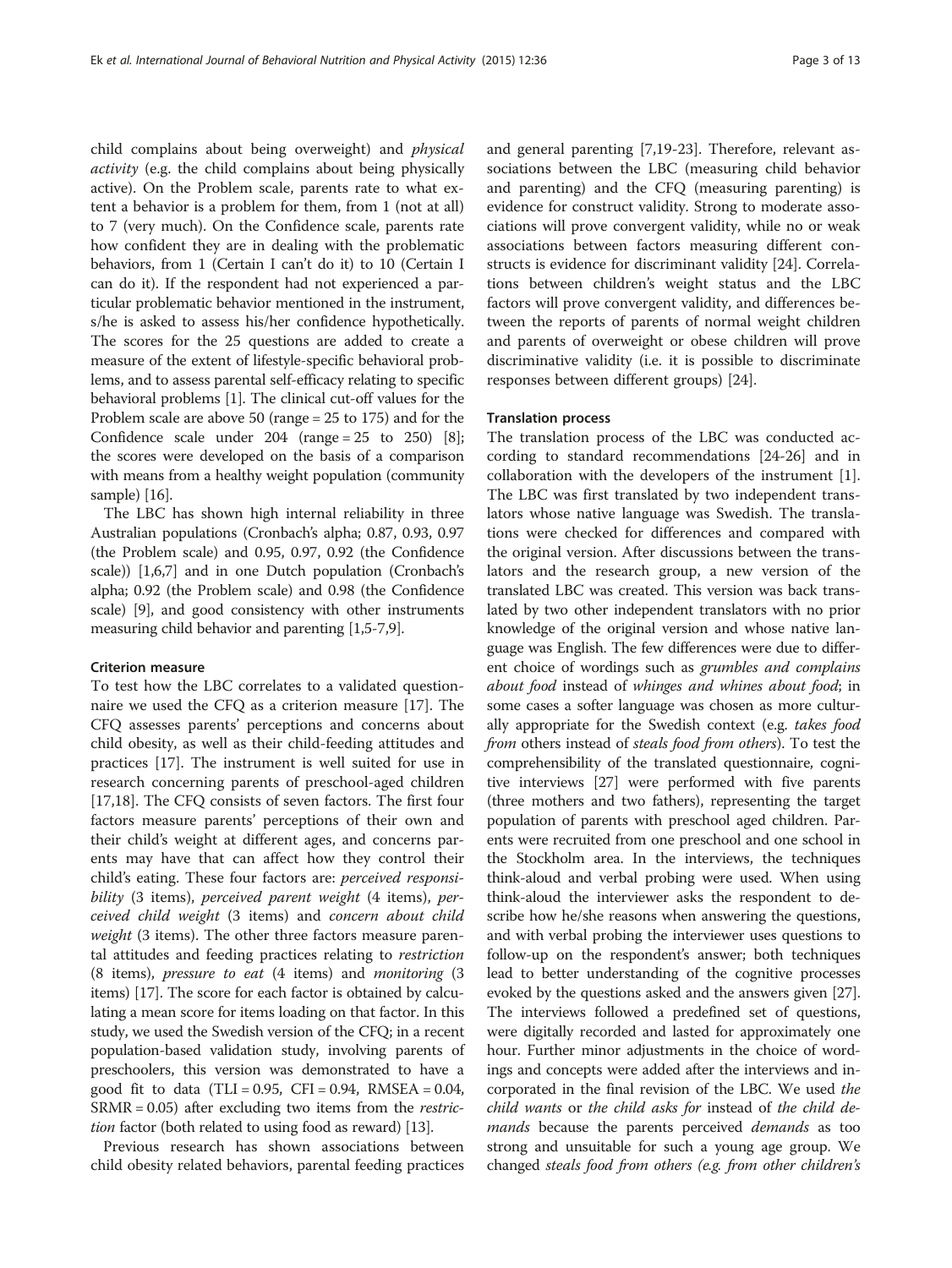lunch boxes) to takes food from others (e.g. from family members or other children) to adapt to the Swedish context, where children do not bring lunch boxes to childcare or school. We also changed unhealthy snacks to unhealthy snack meals to clarify the meaning of the concept (i.e. includes all meals eaten between the main meals, not just snacks such as potato chips, popcorn, and sweets). Finally, we slightly modified the layout of the questionnaire to clarify to the respondents that there were two scales of the questionnaire to fill out. All these changes were confirmed with the developers of the original instrument.

# Population and data collection

# School sample

To obtain a representative sample of children in a range of weight categories, the researchers selected schools/preschools from areas with low, medium and high prevalence of obesity, according to data from the most recent primary care report in Stockholm County [\[28](#page-12-0)]. School principals and heads of preschools, representing 45 units (30 preschools and 15 schools), were contacted; 20 preschools and 5 schools agreed to participate. A total of 931 parents, 595 parents with children attending preschool and 336 parents with children in the preparation year of school, received the LBC and the CFQ. Completed questionnaires (n = 432; 267 parents of preschoolers and 165 parents of school children) were sent back to the research group in an enclosed envelope. All data were collected anonymously.

# Clinical sample

To be able to better examine differences between parents of children with overweight and obesity and parents of normal weight children, we added baseline questionnaires from a clinical population of parents  $(n = 47)$  participating in a randomized controlled childhood obesity trial for preschoolers (NCT01792531). The children were referred by primary child care centers in Stockholm County.

Both the present study and the clinical study were approved by the Regional Ethical Board in Stockholm (dnr: 2011/1329-31/4, 2012/1104-32, 2012/2005-32, 2013/486- 32, 2013/1628-31/2).

# Statistical analysis

The descriptive statistics are presented as means and standard deviations (SD), or numbers and percentages for categorical variables. Independent two-tailed t-tests (for continuous variables) and chi square tests (for categorical variables) were used to report the differences between the school sample and the clinical sample. Independent t-tests were also used to compare group means according to children's weight status for the LBC's individual items and scales to assess the discriminative validity of the LBC. All p-values <0.05 were regarded as statistically significant. These analyses, as well as exploratory factor analysis (EFA) and reliability calculations (Cronbach's alpha), were conducted with SPSS version 22. MPlus version 7.11, using Maximum Likelihood with Robust standard errors (MLR) estimation, was used to perform CFA and structural equation modelling (SEM). EFA was used to replicate the original factor structure and to guide the further testing of the factor structure with CFA.

CFA is recommended to test the factor structure when previous hypotheses about the dimensions of the construct are available based on theory and/or previous analysis [\[29](#page-12-0)]. The original four-factor model [\[6\]](#page-11-0) was tested with CFA to examine fit to the data. If one or more items would not load on the original factors after translation, this would indicate that these items had a different meaning, either due to the translation, or due to poor fit to the target population. To evaluate the fit of the factor structure to our data, we used four commonly recommended fit indices: the comparative fit index (CFI), the Tucker-Lewis Index (TLI), the root mean square error of approximation (RMSEA) and standardized root mean square residual (SRMR). Adequate fit was indicated by CFI and TLI values over 0.90 [[30](#page-12-0)] and good fit was indicated by values over 0.95, a RMSEA of 0.06 or lower and a SRMR of 0.08 or lower [\[31\]](#page-12-0).

To compare groups according to children's weight status, weight categories were created using age and gender specific international cut offs for body mass index (BMI) [[32](#page-12-0),[33](#page-12-0)]. Children with underweight (child weight status equivalent to  $BMI < 17$ ) were excluded (n = 18) from the analysis as well as from the description of body mass index standard deviation scores (BMI SDS), because these data were not relevant to the purpose of this study. BMI SDS was derived from Swedish age- and sex specific reference values [[34](#page-12-0)].

Structural equation modelling (SEM) analyses were conducted to test the construct validity of the LBC by examining the correlations between the LBC and the CFQ's factors; SEM analyses were also conducted to examine the associations between the LBC and sociodemographic factors (child characteristics; gender, age, BMI SDS, and parental characteristics; gender, age, BMI, Nordic background and education level).

# Results

# Sample characteristics

The sample characteristics are presented in Table [1.](#page-4-0) In the total sample  $(n = 478)$ , 70% of the parents had a university degree, mean parental BMI was 24.0 (SD 3.8); 69% were of normal weight and 31% were overweight (BMI  $\geq$  25) or obese (BMI  $\geq$  30). Among the children, 80% were of normal weight, 10% were overweight and 10% were obese.

In the school sample  $(n = 431)$ , 72% of the parents had a university degree, mean BMI was 23.7 (SD 3.3); 28% were overweight or obese. Thus, as compared to the general population in Stockholm, the parents in the school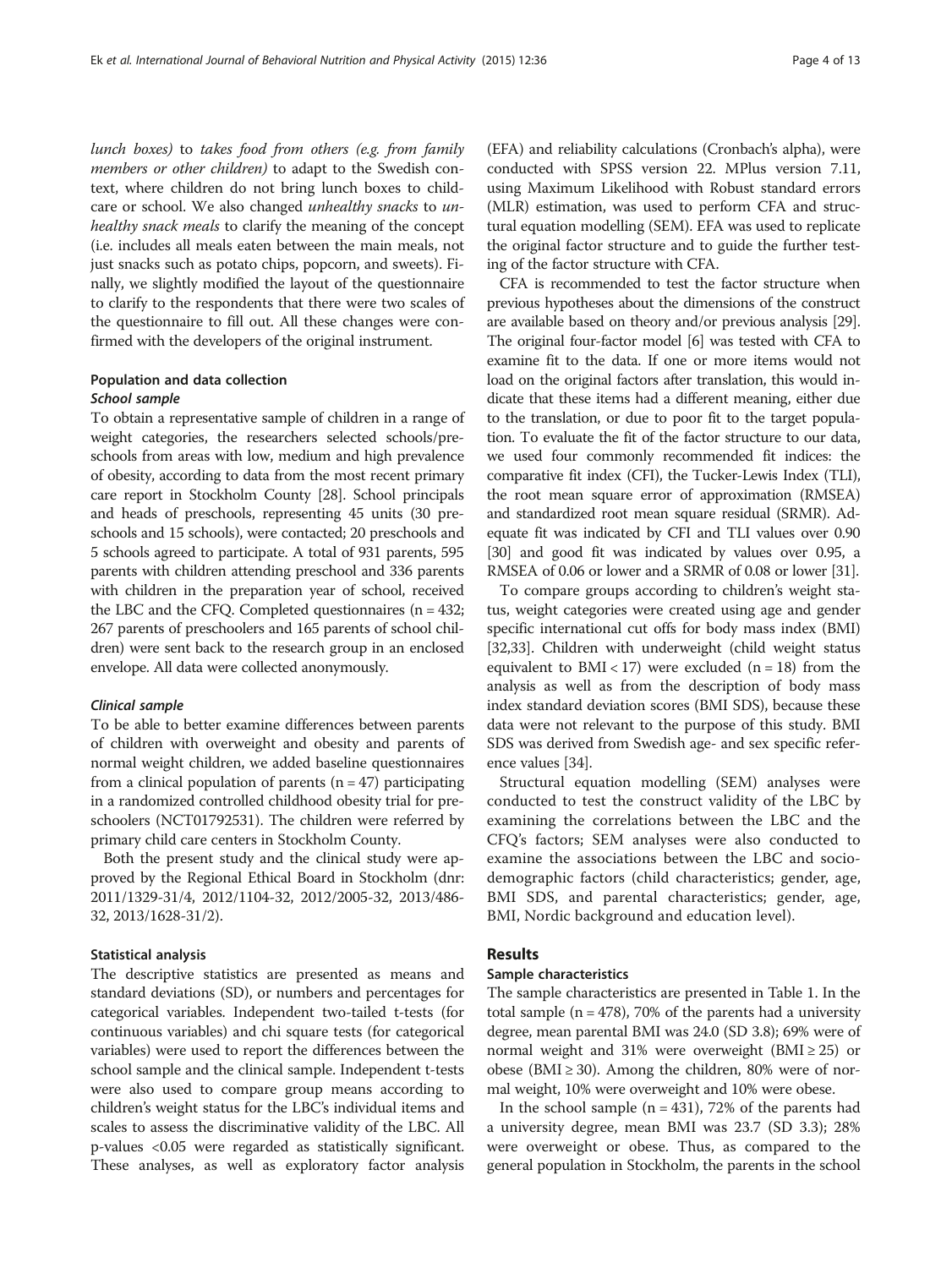| Variable                  | Total population ( $n = 478$ ) |      |                | Clinical sample $(n = 47)$ | School sample ( $n = 431$ ) |      |         |
|---------------------------|--------------------------------|------|----------------|----------------------------|-----------------------------|------|---------|
|                           | Mean                           | SD   | Mean           | SD                         | Mean                        | SD   | p       |
| Continuous                |                                |      |                |                            |                             |      |         |
| Child's age (years)       | 5.5                            | 1.0  | 5.1            | 0.7                        | 5.5                         | 1.0  | < 0.001 |
| Parent's age (years)      | 38.9                           | 5.0  | 37.6           | 7.2                        | 39.0                        | 4.7  | 0.19    |
| Child BMI SDS             | 0.2                            | 1.4  | 3.1            | 0.7                        | $-0.2$                      | 1.0  | < 0.001 |
| Mother BMI                | 23.1                           | 3.9  | 27.6           | 5.8                        | 23.3                        | 3.3  | < 0.001 |
| Father BMI                | 25.5                           | 2.9  | 26.9           | 3.7                        | 25.3                        | 2.8  | 0.11    |
| Categorical               | n                              | $\%$ | n              | $\%$                       | n                           | $\%$ |         |
| Child gender              |                                |      |                |                            |                             |      | 0.90    |
| Female                    | 249                            | 52   | 25             | 53                         | 224                         | 52   |         |
| Male                      | 227                            | 48   | 22             | 49                         | 205                         | 48   |         |
| Parent gender             |                                |      |                |                            |                             |      | 0.65    |
| Female                    | 388                            | 81   | 37             | 79                         | 351                         | 81   |         |
| Male                      | 90                             | 19   | 10             | 21                         | 80                          | 19   |         |
| Country of origin         |                                |      |                |                            |                             |      | < 0.001 |
| Nordic                    | 411                            | 87   | 26             | 55                         | 385                         | 90   |         |
| Non-Nordic                | 64                             | 13   | 21             | 45                         | 43                          | 10   |         |
| Language at home          |                                |      |                |                            |                             |      | < 0.001 |
| Swedish                   | 433                            | 91   | 26             | 55                         | 407                         | 95   |         |
| Other                     | 31                             | 9    | 21             | 45                         | 21                          | 5    |         |
| <b>Mother's education</b> |                                |      |                |                            |                             |      | < 0.001 |
| University degree         | 274                            | 71   | 17             | 46                         | 257                         | 74   |         |
| No university degree      | 111                            | 29   | 20             | 54                         | 91                          | 26   |         |
| <b>Father's education</b> |                                |      |                |                            |                             |      | 0.72    |
| University degree         | 58                             | 65   | 6              | 60                         | 52                          | 66   |         |
| No university degree      | 31                             | 35   | $\overline{4}$ | 40                         | 27                          | 34   |         |

### <span id="page-4-0"></span>Table 1 Sample characteristics

Note BMI SDS = Body mass standard deviation score. BMI = Body mass index. Country of origin: Nordic = Swedish, Norwegian, Finnish and Danish origin. Mother's and father's education: No university degree = high school grad 12 or lower. Independent two tailed t-tests and Chi square tests were used to compare the school sample and the clinical sample with a significance level of  $p < 0.05$ .

sample had somewhat higher education and the percentage of overweight/obesity was somewhat lower. Among the children, 9.7% were overweight and 0.3% were obese. In comparison, the prevalence rate of overweight in fouryear-olds in Stockholm County in 2013 was 9.4%, while 1.8% of children were classified as obese [\[28\]](#page-12-0).

In the clinical sample  $(n = 47)$ , as compared to the school sample, a smaller proportion (49%) of the parents had a university degree and more (60%) of them were classified as overweight or obese. Also, the families were much more ethnically diverse.

# Factor structure and internal reliability The LBC Problem scale

The initial CFA with the original four-factor model by West et al showed a poor fit to the data  $(TLI = 0.581;$ 

 $CFI = 0.627$ ; RMSEA = 0.079; SRMR = 0.087). EFA of the Problem scale indicated a better fit with a five factor solution (explained variance 52%). After examining factor loadings for specific items, we excluded the items 3, 4, 7, 13, 23 and 24, which improved the model and increased explained variance to 61%. The internal reliability (Cronbach's alpha) for the total Problem scale (0.85) and for the individual factors was adequate: overeating (9 items) 0.82, physical activity (3 items) 0.86, emotional correlates of being overweight (3 items) 0.65, misbehavior in relation to food (2 items) 0.71 and screen time (new factor with 2 items) 0.73. CFA of the LBC Problem scale with the modified five factors was conducted. Two pairs of error terms were allowed to correlate and the model showed acceptable fit to data (TLI = 0.899; CFI = 0.918; RMSEA = 0.042; SRMR = 0.055) (Figure [1](#page-5-0)).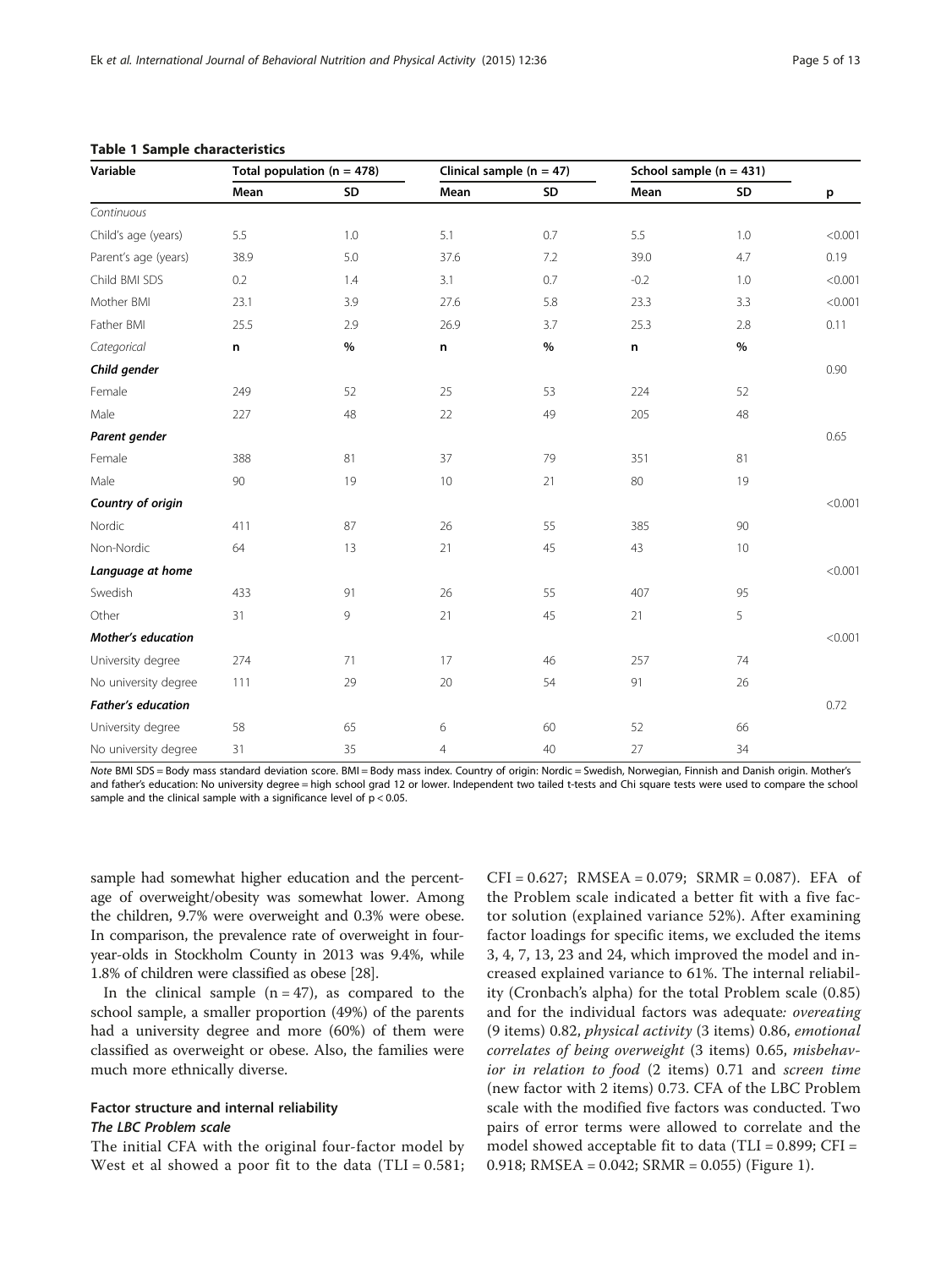The LBC Confidence scale EFA of the Confidence scale indicated unidimensionality which was supported by very high internal reliability (Cronbach alpha 0.98). Furthermore, when the same model as used for the Problem scale was fitted to the Confidence scale, all factors were highly correlated (all  $rs > 0.57$ ). Therefore, a hierarchical CFA with 5 first order factors and one second order factor was tested, showing acceptable fit to data (TLI =  $0.927$ ; CFI =  $0.937$ ; RMSEA = 0.065; SRMR = 0.042) (Figure [2\)](#page-6-0).

factor loadings.

# Validity

A full SEM model, including both the LBC scales and the CFQ factors, was analyzed, with the following modifications: (1) the perceived child weight factor of the CFQ was removed, as it created convergence problems; (2) the error terms of the items on the LBC Problem scale were allowed to correlate with the corresponding error terms of the items on the Confidence scale; (3) the factors overeating and misbehavior in relation to food on the Confidence scale were allowed to correlate,  $r = 0.75$ ,

<span id="page-5-0"></span>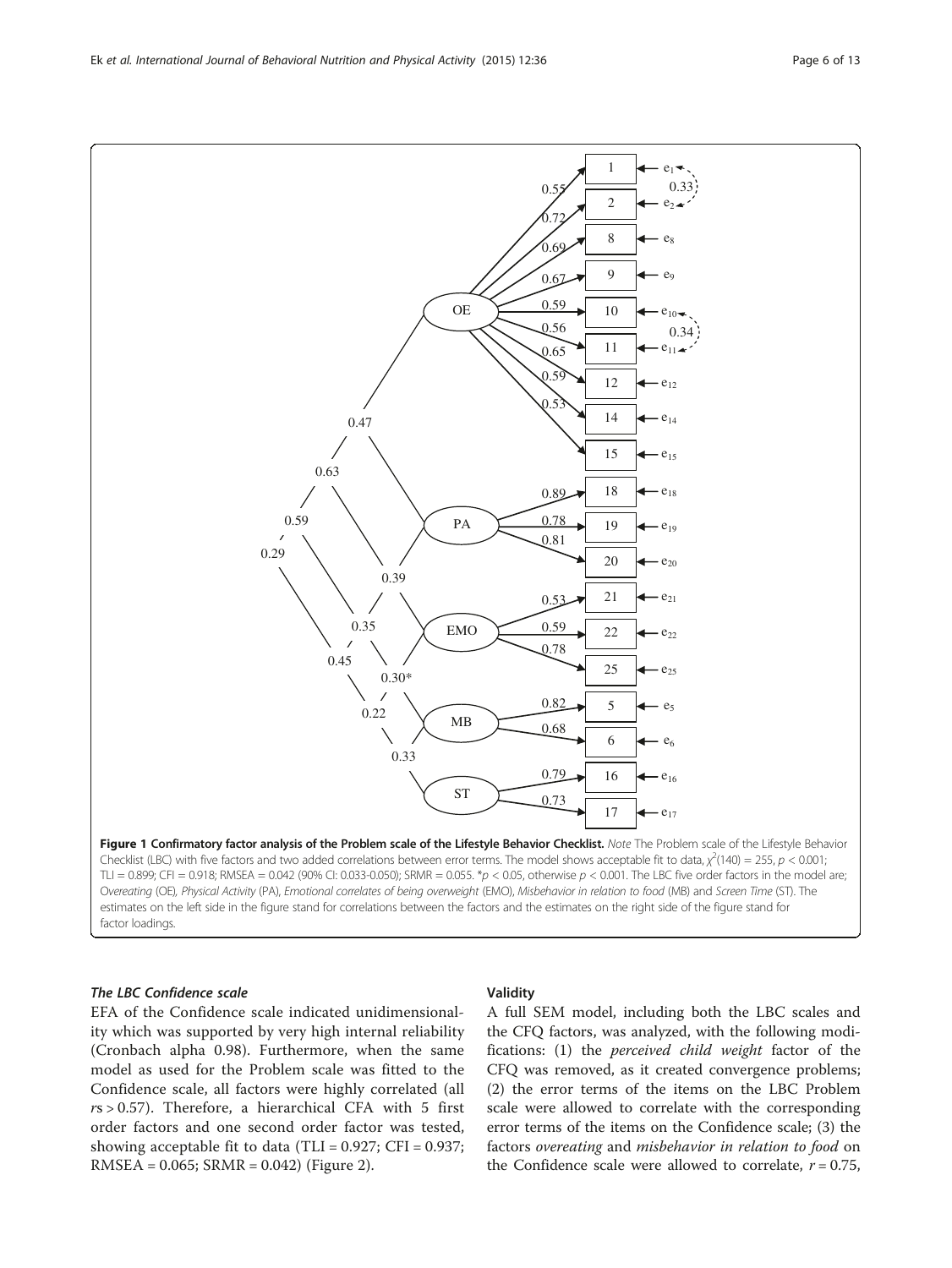$p < 0.001$ ; (4) as presented in Figure [1,](#page-5-0) the error terms for items 1 and 2 as well as 10 and 11 on the Problem Scale were allowed to correlate, and the error terms of items perceived parent weight 1 and perceived parent weight 2 on the CFQ were allowed to correlate; (5) non-significant correlations between factors were set to zero. The resulting model showed acceptable fit to data,  $\chi^2(1526) = 2786$ ,

 $p < 0.001$ ; TLI = 0.898; CFI = 0.905; RMSEA = 0.042 (90%) CI: 0.039-0.044); SRMR = 0.060.

Construct validity (convergent and discriminant validity) The correlations between the LBC and the CFQ factors are presented in Table [2.](#page-7-0)

<span id="page-6-0"></span>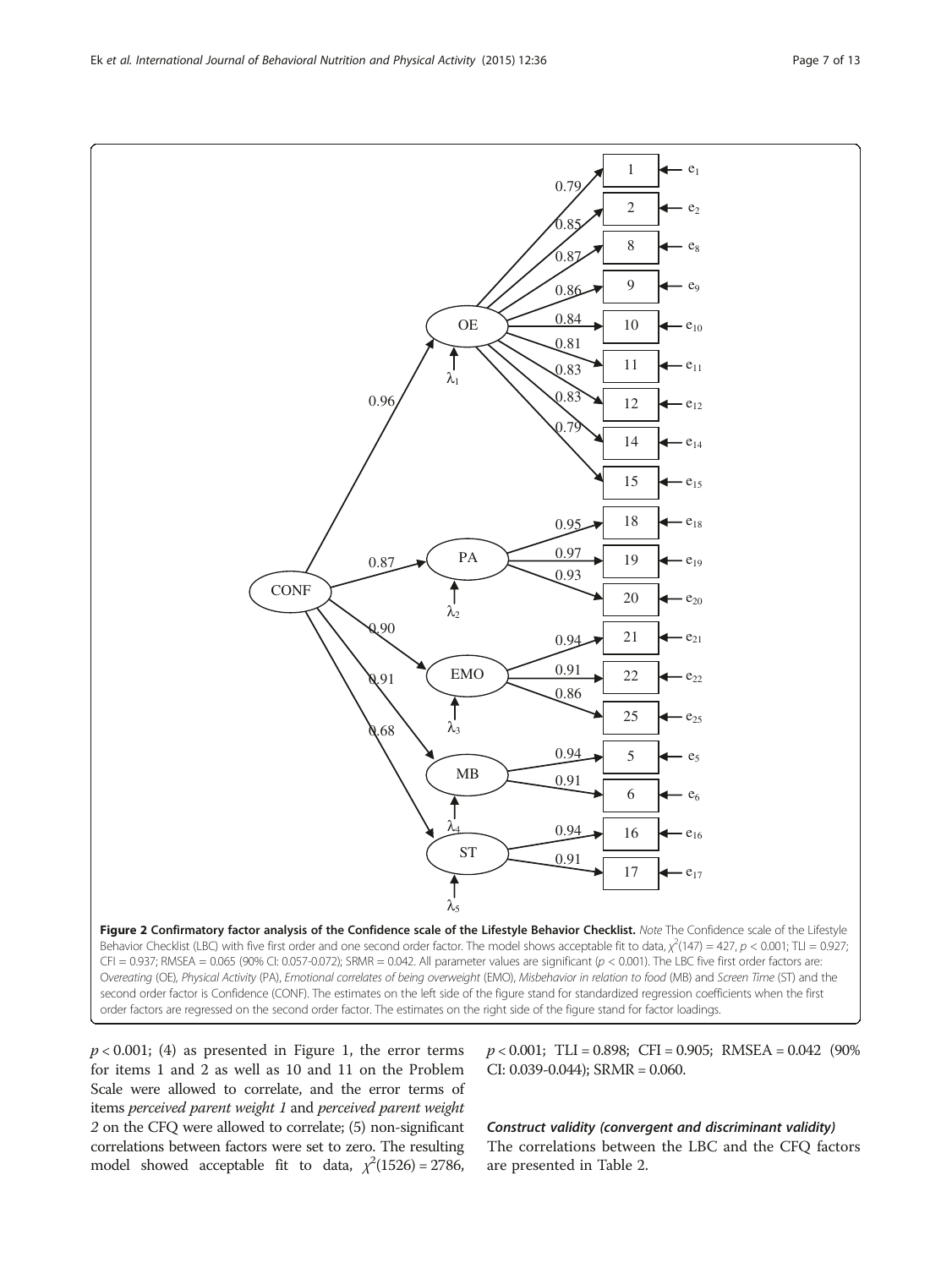<span id="page-7-0"></span>

|  |  |  |  |  |  |  |  |  |  |  |  | Table 2 Correlations between the Lifestyle Behavior Checklist and the Child Feeding Questionnaire |
|--|--|--|--|--|--|--|--|--|--|--|--|---------------------------------------------------------------------------------------------------|
|--|--|--|--|--|--|--|--|--|--|--|--|---------------------------------------------------------------------------------------------------|

|                                                | <b>OE</b>                | <b>PA</b> | <b>EMO</b> | <b>MB</b>                | <b>ST</b>                | <b>CONF</b>              | <b>PR</b>                | <b>PPW</b>               | <b>CN</b>                | <b>RST</b>               | <b>PE</b>                    | ΜN       |
|------------------------------------------------|--------------------------|-----------|------------|--------------------------|--------------------------|--------------------------|--------------------------|--------------------------|--------------------------|--------------------------|------------------------------|----------|
| Overeating (OE)                                | $\overline{\phantom{a}}$ | $0.48*$   | $0.59*$    | $0.62*$                  | $0.32*$                  | $-0.19*$                 | 0.09 <sup>†</sup>        | $0.15^+$                 | $0.81*$                  | $0.57*$                  | $-0.25*$                     | ns       |
| Physical activity (PA)                         |                          | $\sim$    | $0.40*$    | $0.38*$                  | $0.52*$                  | $-0.43*$                 | ns                       | ns                       | $0.31*$                  | $0.36*$                  | ns                           | ns       |
| Emotional correlates of being overweight (EMO) |                          |           | $\sim$     | 0.30 <sup>†</sup>        | $0.23*$                  | $-0.14$ <sup>+</sup>     | $0.22*$                  | ns                       | $0.51*$                  | $0.43*$                  | ns                           | ns       |
| Misbehavior (MB)                               |                          |           |            | $\overline{\phantom{0}}$ | $0.36*$                  | $-0.15$ <sup>+</sup>     | ns                       | ns                       | $0.37*$                  | $0.31*$                  | ns                           | ns       |
| Screen time (ST)                               |                          |           |            |                          | $\overline{\phantom{a}}$ | $-0.35*$                 | ns                       | ns                       | $0.22*$                  | $0.22^{+}$               | ns                           | $-0.19*$ |
| Confidence scale (CONF)                        |                          |           |            |                          |                          | $\overline{\phantom{0}}$ | ns                       | ns                       | $-0.15$ <sup>+</sup>     | $-0.32*$                 | $-0.11$ <sup>+</sup>         | ns       |
| Perceived responsibility (PR)                  |                          |           |            |                          |                          |                          | $\overline{\phantom{a}}$ | ns                       | $0.20*$                  | $0.14^+$                 | $0.15^+$                     | ns       |
| Perceived parent weight (PPW)                  |                          |           |            |                          |                          |                          |                          | $\overline{\phantom{a}}$ | $0.30*$                  | $0.19^{+}$               | ns                           | ns       |
| Concern about child weight (CN)                |                          |           |            |                          |                          |                          |                          |                          | $\overline{\phantom{a}}$ | $0.68*$                  | $-0.18*$                     | ns       |
| Restriction (RST)                              |                          |           |            |                          |                          |                          |                          |                          |                          | $\overline{\phantom{a}}$ | ns                           | $0.19*$  |
| Pressure to eat (PE)                           |                          |           |            |                          |                          |                          |                          |                          |                          |                          | $\qquad \qquad \blacksquare$ | ns       |
| Monitoring (MN)                                |                          |           |            |                          |                          |                          |                          |                          |                          |                          |                              | ۰        |

Note Correlations between the Lifestyle Behavior Checklist (LBC) factors (Overeating (OE), Physical Activity (PA), Emotional correlates of being overweight (EMO), Misbehavior in relation to food (MB) and Screen Time (ST)) and the Confidence scale (CONF) and the Child Feeding Questionnaire (CFQ) factors (Parental Responsibility (PR), Perceived Parent Weight (PPW), Concern about child weight (CN), Restriction (RST), Pressure to Eat (PE) and Monitoring (MN)). The factor Perceived Child Weight (PCW) was not included in the model.

 $ns =$  non-significant = set to zero in the model;  $^\dagger p <$  0.05;  $^*p <$  0.001.

In summary, parents who scored high on the LBC Problem scale also scored high on the CFQ factors restriction and concern about child weight. Parents with lower scores for screen time-related problem behaviors reported higher scores on the CFQ factor for monitoring of their child's eating. High scores on the overeating factor and the emotional correlates of being overweight factor were significantly associated with the CFQ factor perceived responsibility. The CFQ factor perceived parent weight was significantly correlated only to the LBC factor overeating on the Problem scale. The CFQ factor pressure to eat was negatively correlated to overeating on the LBC Problem scale and to the Confidence scale. High scores on the Problem scale were all correlated with lower confidence in handling obesity-related behaviors. High scores on the Confidence scale were negatively associated with the CFQ factors concern about child weight, restriction and pressure to eat.

# Discriminative validity

To examine discriminative validity, group means for all the individual items of the Problem scale and the Confidence scale were provided and compared between parents of children with normal weight and parents of children with overweight or obesity (see Table [3\)](#page-8-0). On the Problem scale, 20 of the 25 items significantly differed between the groups. The total scores on the Problem scale for parents of children with normal weight  $(M = 40.5 (10.1 SD))$  were significantly lower  $(p < 0.001)$  than those for parents of children with overweight or obesity  $(M = 53.2 \text{ (18.1 SD)})$ . On the Confidence scale, parents of children with overweight or obesity scored significantly lower on 7 of the items. However, no significant difference was observed between the two group's total scores on the Confidence scale. It has to be noted that the mean values presented in Table [3](#page-8-0) were not adjusted for child and parental characteristics, leaving the p-values to indicate how mean values vary depending on child weight status.

# Associations between the LBC and socio-demographic variables

When child and parental characteristics were analyzed in non-adjusted and adjusted models, the child's BMI SDS was shown to be most influential as it was significantly and positively associated with all LBC factors on the Problem scale except screen time (see Table [4](#page-9-0)). Among parental characteristics, only BMI was positively associated with the LBC screen time. The Confidence scale, on the other hand, was not significantly correlated with any of the studied child or parental variables. The studied background variables explained 37% of the variance for the LBC overeating factor and 25% of the variance for emotional correlates to being overweight.

# **Discussion**

This study demonstrates the validity of a modified version of the LBC among parents of preschool-aged children. It shows that the LBC reliably measures parents' perceptions of child problematic behaviors related to overweight and obesity, as well as parents' lifestyle-specific self-efficacy in handling these behaviors. The factor analysis suggested that the best fit to the data was obtained with a five-factor model after omitting 6 items. The construct validity of the LBC was proven meaningful with relevant correlations to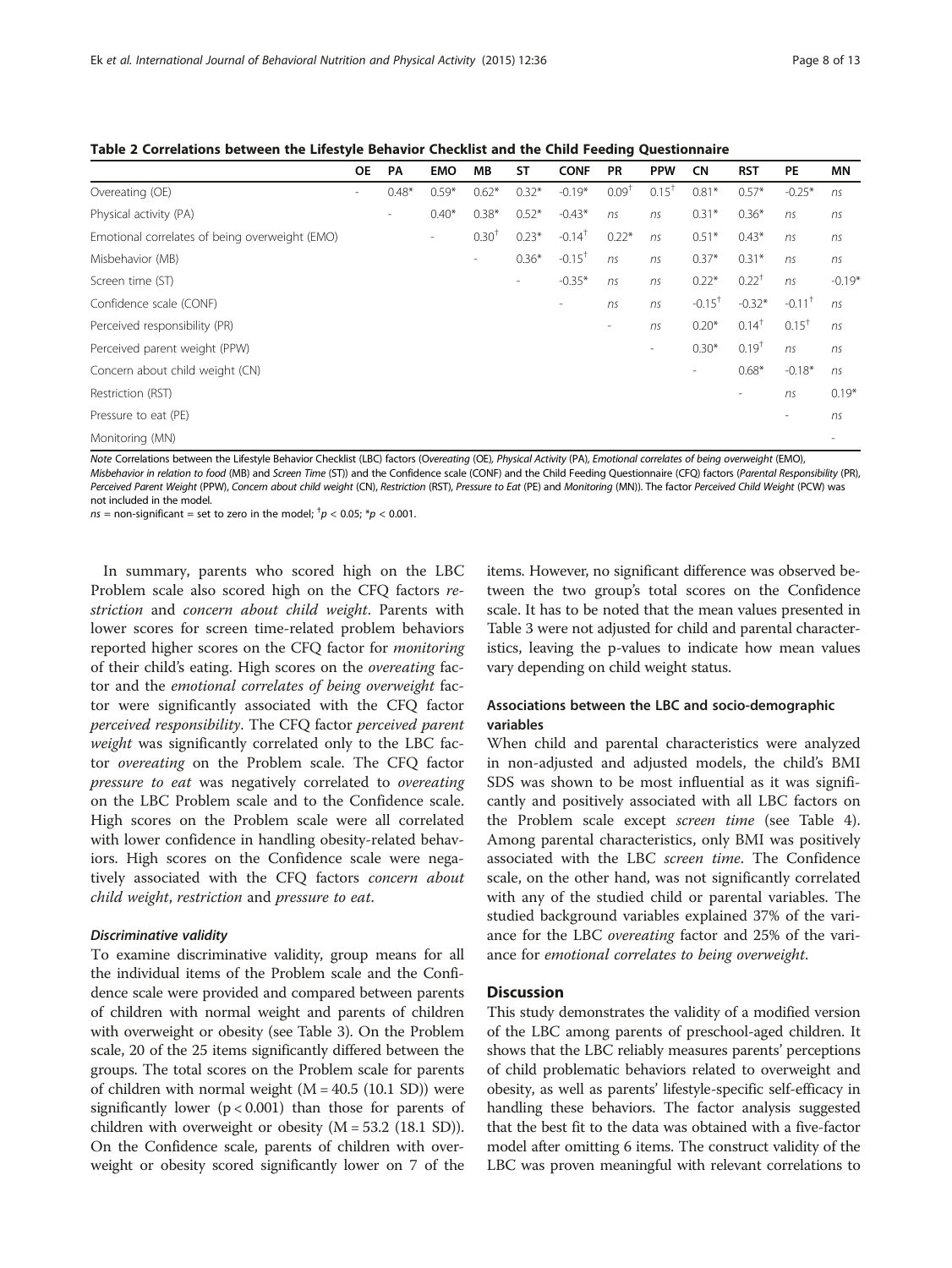# Problem scale Confidence scale Normal weight Overweight/ obese Normal weight Overweight/ obese  $(N = 332)$   $(N = 84)$   $(N = 332)$   $(N = 84)$ Item *my child*… M SD M SD F p M SD M SD F p 1. Eats too quickly 1.4 0.9 2.6 1.8 117.1 <0.001 8.7 2.1 7.9 2.3 5.1 0.01 2. Eats too much 1.2 0.7 3.5 2.1 363.9 <0.001 8.6 2.1 7.6 2.3 3.6 <0.001 3. Eats unhealthy snack meals 1.8 1.1 2.3 1.3 7.9 0.001 8.5 2.1 8.0 2.4 3.3 0.06 4. Grumbles or complains about food 3.2 1.7 3.1 1.9 1.7 0.47 8.1 2.1 8.1 2.1 0.1 0.99 5. Shouts about food 1.4 0.9 2.1 1.7 56.5 <0.001 8.7 2.1 8.4 2.2 0.4 0.22 6. Has anger tantrums about food 1.4 0.9 1.9 1.6 46.9 <0.001 8.5 2.2 8.4 2.2 0.1 0.74 7. Refuses to eat some foods (i.e. is fussy with food) 3.3 1.8 2.8 1.9 0.3 0.02 7.9 2.3 7.9 2.5 1.0 1.00 8. Argues about food (e.g. when you say That's enough, no more) 1.4 0.9 2.7 1.8 113.5 <0.001 8.6 2.0 8.1 2.1 0.2 0.02 9. Wants extra portions at meals 1.7 1.1 3.1 2.0 66.5 <0.001 8.8 2.0 7.9 2.3 6.8 <0.001 10. Constantly asks for food between meals 1.7 1.0 2.7 1.8 65.7 <0.001 8.7 2.0 7.9 2.3 2.8 0.001 11. Wants food when you are out shopping or doing other things outside the home 1.8 1.1 2.7 1.8 45.0 <0.001 8.7 1.9 7.9 2.7 12.0 0.002 12. Sneaks food when they know they are not supposed to 1.1 0.4 1.9 1.5 154.6 <0.001 8.7 2.2 8.1 2.5 4.9 0.03 13. Hides food 1.0 0.2 1.2 1.0 50.1 <0.001 8.7 2.2 8.3 2.7 6.6 0.17 14. Takes food from others (e.g. family members or children) 1.0 0.3 1.5 1.2 120.3 <0.001 8.8 2.1 8.5 2.5 2.6 0.19 15. Eats for comfort when feeling let down or depressed 1.1 0.4 1.6 1.3 119.4 <0.001 8.4 2.4 8.2 2.4 0.001 0.38 16. Watches too much TV 2.7 1.5 3.2 1.6 0.1 0.006 8.1 2.1 7.8 2.1 0.1 0.20 17. Spends too much time playing video or computer games. 2.5 1.5 2.5 1.7 0.9 0.76 8.0 2.2 8.3 2.2 0.002 0.42 18. Complains about having to be physically active (e.g. This is boring, I'm tired, My leg hurts) 1.8 1.1 2.6 1.8 60.8 <0.001 8.4 2.1 8.1 2.2 0.3 0.42 19. Does not want to be physically active 1.5 0.9 1.8 1.4 24.4 0.003 8.4 2.1 8.2 2.3 1.8 0.52 20. Complains about not having enough energy 1.8 1.1 2.2 1.6 21.3 0.004 8.3 2.1 8.1 2.2 < 0.001 0.53 21. Complains about being overweight 1.0 0.1 1.4 1.0 190.6 <0.001 8.3 2.4 7.7 2.7 1.5 0.6 22. Complains about being teased 1.2 0.6 1.6 1.2 37.0 <0.001 7.9 2.6 7.5 2.7 0.6 0.24 23. Complains about not having enough friends 1.3 0.9 1.3 0.8 0.5 0.58 7.8 2.6 7.9 2.5 1.4 0.76 24. Complains about not looking good 1.1 0.5 1.2 0.6 10.5 0.08 8.1 2.6 8.0 2.7 0.003 0.80 25. Complains about clothes being too small **1.1** 0.4 1.7 1.5 135.5 < 0.001 8.6 2.2 8.4 2.3 0.5 0.39 Total Problem scale score 40.5 10.1 53.2 18.1 63.5 <0.001

#### <span id="page-8-0"></span>Table 3 Group means and differences for the Lifestyle Behavior Checklist's items and scales

Note Independent two tailed t-tests were used to compare group means with a significance level of p < 0.05 for the Lifestyle Behavior Checklist's (LBC) individual items and for the total score of the Problem and Confidence scales for parents to normal weight and overweight/obese children.

Total Confidence scale score 210.4 45.8 202.9 41.3 0.5 0.19

the CFQ and with a moderate to high internal consistency for both LBC scales. High scores on the Problem scale correlated to lower scores on the Confidence scale. There was also a significant difference in how parents of children with normal weight and parents of children with overweight and obesity responded to the LBC Problem scale, providing further evidence for the discriminative validity of the LBC. Among the examined parent and child characteristics, when adjusted for potential confounders, child BMI SDS was positively associated with the majority of LBC factors, which provides additional evidence that the instrument effectively discriminates obesity-inducing lifestyle behaviors.

# The factor structure of the LBC

In this population of young children a five-factor structure proved to be a better model than the original four-factor model. The new factor, measuring to what extent parents perceive their child's screen time behaviors as problematic, was part of the physical activity factor in the original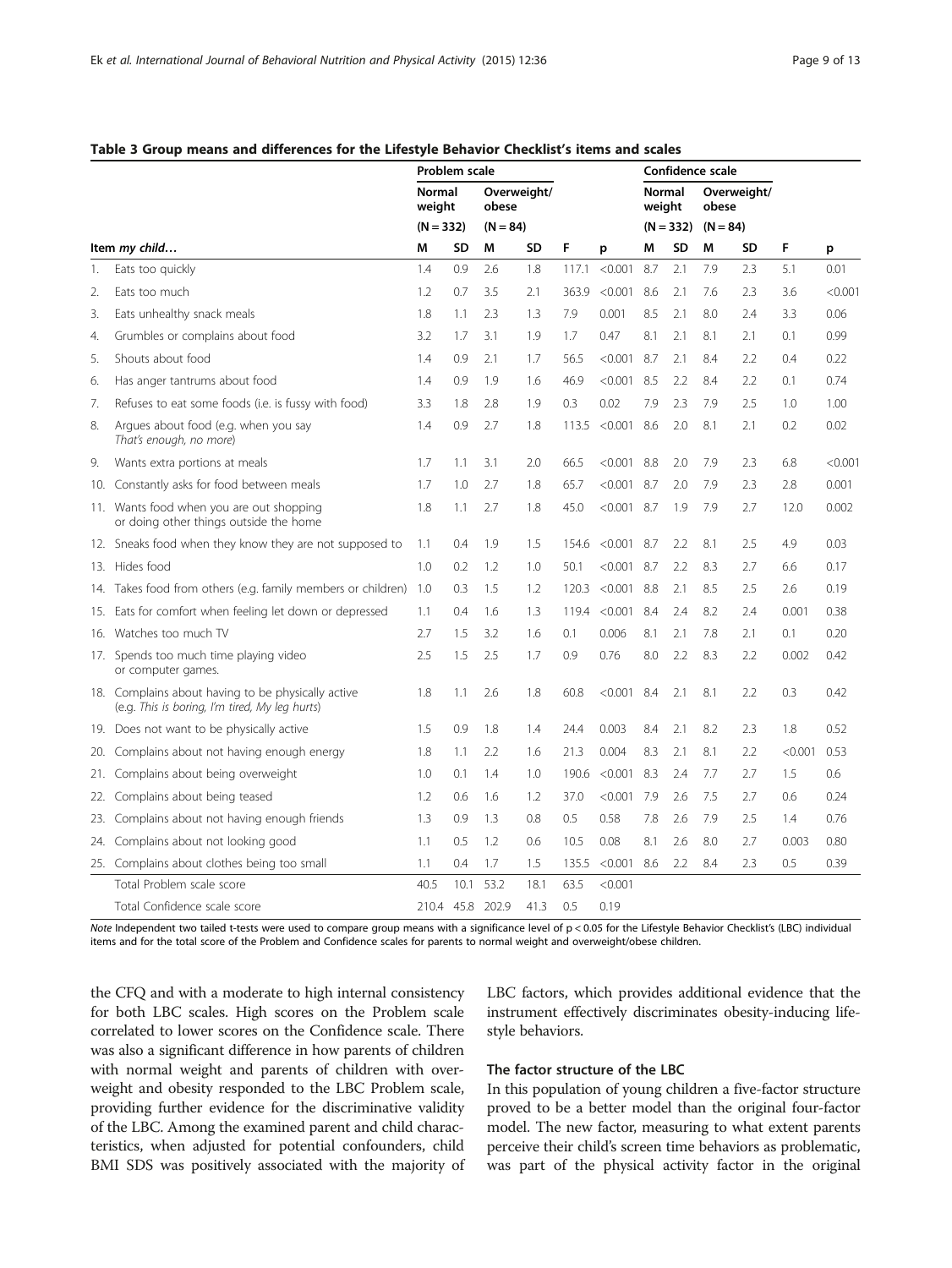|                               | Overeating           | Physical activity    | <b>Emotional correlates</b><br>of being overweight | Misbehavior in<br>relation to food | Screen time          | Confidence       |
|-------------------------------|----------------------|----------------------|----------------------------------------------------|------------------------------------|----------------------|------------------|
| Non-adjusted                  |                      |                      |                                                    |                                    |                      |                  |
| <b>Child characteristics</b>  |                      |                      |                                                    |                                    |                      |                  |
| Age                           | $-0.08$              | $-0.02$              | 0.05                                               | $-0.13$ <sup>+</sup>               | $0.15^+$             | 0.07             |
| $Girl^a$                      | 0.13                 | $-0.13$              | $0.18^{+}$                                         | $-0.02$                            | $-0.36$ <sup>+</sup> | $-0.07$          |
| <b>BMISDS</b>                 | $0.59*$              | $0.18^{+}$           | $0.45*$                                            | $0.29*$                            | 0.10                 | $-0.12^{+}$      |
| <b>Parent characteristics</b> |                      |                      |                                                    |                                    |                      |                  |
| Age                           | $-0.12$ <sup>+</sup> | $-0.04$              | $-0.12$ <sup>+</sup>                               | $-0.08$                            | $-0.02$              | 0.01             |
| Woman <sup>a</sup>            | $-0.16$              | $-0.34$ <sup>+</sup> | $-0.10$                                            | $-0.30+$                           | 0.05                 | 0.09             |
| <b>BMI</b>                    | $0.28*$              | $0.14^{+}$           | $0.18^{+}$                                         | 0.09                               | $0.15^+$             | $-0.08$          |
| Nordic <sup>a</sup>           | $-0.48$ <sup>+</sup> | $-0.23$              | $-0.57$ <sup>+</sup>                               | $-0.05$                            | $-0.37$ <sup>+</sup> | $0.35^{\dagger}$ |
| Education                     | $-0.10$              | 0.02                 | $-0.17$ <sup>+</sup>                               | $-0.09$                            | 0.01                 | $-0.05$          |
| Adjusted                      |                      |                      |                                                    |                                    |                      |                  |
| <b>Child characteristics</b>  |                      |                      |                                                    |                                    |                      |                  |
| Age                           | $-0.04$              | 0.03                 | 0.09                                               | $-0.10$                            | $0.20*$              | 0.03             |
| Girl <sup>a</sup>             | 0.02                 | $-0.19$              | 0.07                                               | $-0.10$                            | $-0.37$ <sup>+</sup> | $-0.08$          |
| <b>BMISDS</b>                 | $0.54*$              | 0.16 <sup>†</sup>    | $0.40*$                                            | $0.30*$                            | 0.03                 | $-0.07$          |
| <b>Parent characteristics</b> |                      |                      |                                                    |                                    |                      |                  |
| Age                           | $-0.09$              | $-0.06$              | $-0.07$                                            | $-0.02$                            | $-0.01$              | $-0.01$          |
| Woman <sup>a</sup>            | $-0.14$              | $-0.35$ <sup>+</sup> | 0.01                                               | $-0.28$                            | 0.09                 | 0.09             |
| BMI                           | 0.11                 | 0.07                 | 0.03                                               | $-0.00$                            | $0.14^{\dagger}$     | $-0.07$          |
| Nordica                       | $-0.01$              | $-0.15$              | $-0.29$                                            | 0.31                               | $-0.31$              | 0.26             |
| Education                     | $-0.01$              | 0.05                 | $-0.10$                                            | $-0.05$                            | 0.00                 | $-0.03$          |
| $\mathbb{R}^2$                | $0.37*$              | $0.07+$              | $0.25*$                                            | $0.12^{+}$                         | $0.10^{+}$           | 0.03             |

<span id="page-9-0"></span>

Note Standardized effects, both non-adjusted and adjusted for each other, of certain predictors (child characteristics and parental characteristics) on the Lifestyle Behavior Checklist factors: Overeating, Physical Activity, Emotional correlates related to being overweight, Misbehavior in relation to food, Screen Time and the Confidence scale, as well as  $R^2$  = proportion explained variance (when including all predictors simultaneously)0.  $ns$  = non-significant = set to zero in the model;  $p < 0.05$ ;  $*p < 0.001$ ; <sup>a</sup>the predictor is binary, the effects stand for the difference in the outcome, in SD, between the two groups0.

model. The introduction of the screen time factor in our population is interesting in light of a large meta-analysis on sedentary behaviors showing only a weak association between physical activity and screen time [\[35\]](#page-12-0), which may imply that physical inactivity and screen time are two different dimensions. The younger age of the children in our sample compared to the previous studies [\[1,6,9\]](#page-11-0) could explain the relevance of the screen time factor introduced in this study. Younger children are naturally active, more so than older children [\[36\]](#page-12-0), especially if encouraged by parents [[37](#page-12-0)]. Because parents perceive younger children as active [\[38\]](#page-12-0), they may perceive increased screen time during the preschool age [\[39,40\]](#page-12-0) as a more problematic behavior, compared to lack of physical activity.

Six items were omitted to achieve an adequate fit to data in the final model, confirming our hypothesis of the age appropriateness of some questions. Among these were item 13 (hides food), 23 (complains about not having enough friends) and 24 (complains about not being attractive), all considered as irrelevant for young children in the cognitive interviews. Item 4 (whinges or whines about food) was ambiguous, and could mean both that the child wants food and that the child is not happy about the food s/he receives; the model was improved by its exclusion. Also, item 7 (refuses to eat certain food (i.e. fussy eating)) was omitted. In the original four-factor model [[6](#page-11-0)] this question did not load on the expected factor (*misbehavior in relation to food*). Finally, somewhat unexpectedly, item 3 (eats unhealthy snacks) also had to be excluded due to the poor fit; however, the problems with this item were already indicated during the process of translation and in the cognitive interviews. Parents understood this item as referring to small planned structured meals between the main meals, often served in kindergarten/preschool, and not to food consumed spontaneously by the child at home; school meals were considered healthy by parents and thus not perceived as problematic.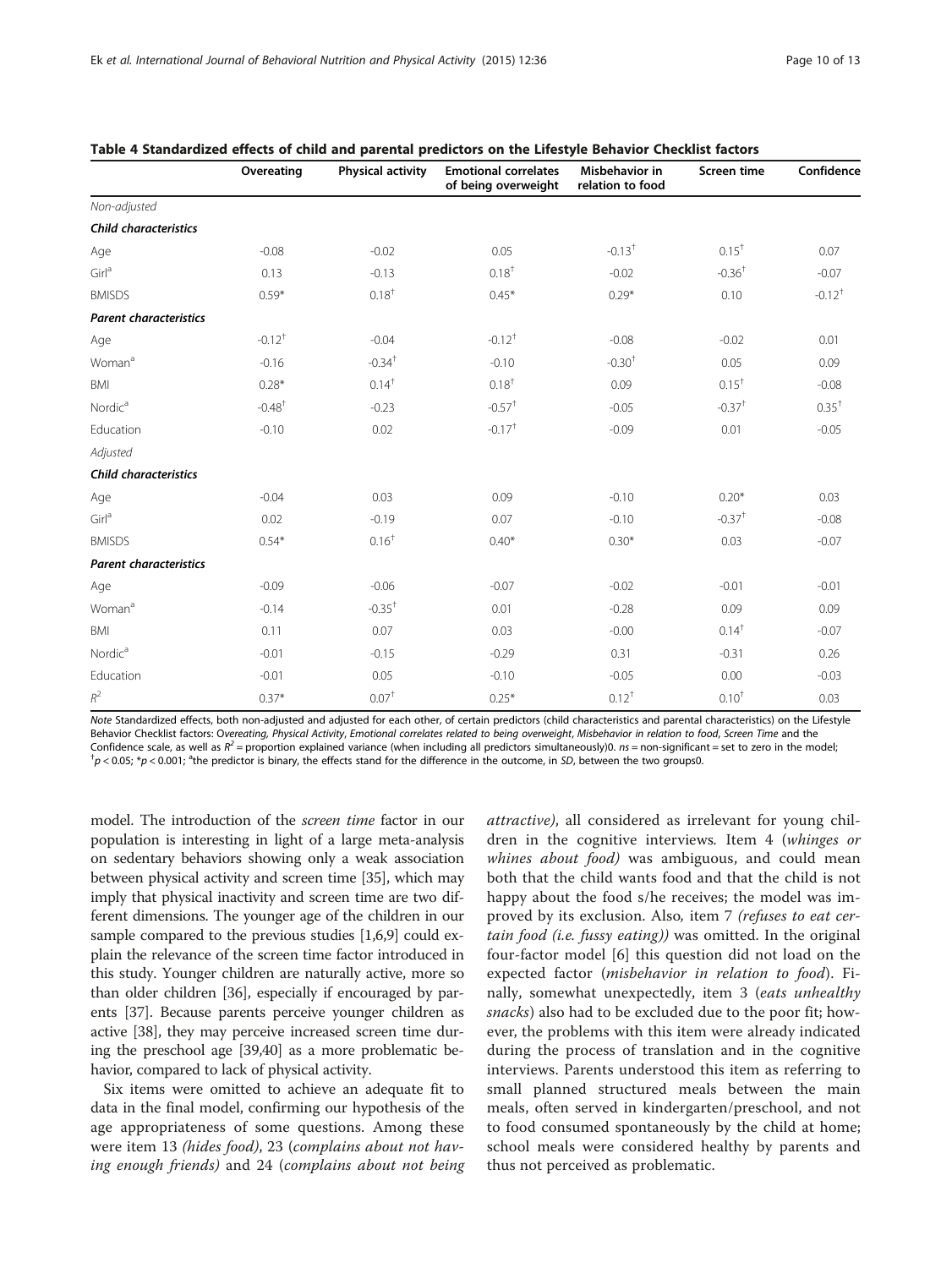The factor structure of the Confidence scale has not been examined in earlier studies. In our analyses, we found it somewhat surprisingly to be unidimensional. The unidimensionality means that the scale measures a global self-efficacy of the parent and that this is not specific to certain behaviors or situations. The results suggest that interventions focusing on strengthening any element of parents' self-efficacy may affect both eatingrelated and physical activity-related situations. The Australian intervention study, which used the LBC to evaluate a childhood obesity intervention, showed improvements in parental self-efficacy as well as a decrease in child BMI SDS [\[8](#page-11-0)].

# Validity

Many significant correlations with the CFQ were seen, supporting our hypotheses and confirming the construct validity of the LBC. As predicted, parents who scored high on the LBC factors also reported being restrictive of their child's eating. Parental restriction has been positively associated with child weight status [\[13](#page-11-0)[,20,41](#page-12-0)]. However, it has not been established if restriction does in fact increase the child's weight [[20,42,43\]](#page-12-0) or if it is a logical response to the child's overweight. Longitudinal prospective studies on children's eating behavior and parenting practices around eating are needed to further clarify this process.

Another relevant correlation was parents' concern about child weight with all the LBC factors. As parents are increasingly aware that obesity in childhood is a risk factor for obesity in adulthood, and thus poses risk for serious health consequences later in life [[44\]](#page-12-0), it was not surprising to find associations between parents' concern about their child's weight and the child's problematic obesity-related behaviors, indicating that these behaviors may be particularly challenging. Confirming the discriminative validity of the LBC, and in line with the previous studies [[1](#page-11-0),[6,7,9\]](#page-11-0), we also identified a difference in how parents responded to the LBC depending on the child's weight status. Associations between high scores on the LBC problem factors and low scores on the Confidence scale also imply that experiences of problematic child behavior and failure in handling them affect the selfefficacy of parents, as compared to a parent who never has experienced the behavior but thinks he/she can handle it [\[6\]](#page-11-0). Parents' confidence in handling child problematic lifestyle related behavior is likely to impact the child's risk of future weight problems [\[6](#page-11-0)]. The results signal the importance of providing parents with practical tools in childhood obesity interventions, to help improve the cooperation with their child around healthy lifestyle behaviors [\[8](#page-11-0)]. The LBC is an appropriate instrument to use in the evaluation of such interventions.

Interestingly parental monitoring of children's eating was correlated with low scores for screen time problematic behavior. A recent US study has reported how maternal monitoring of preschoolers' media time was associated with lower child BMI SDS [\[45\]](#page-12-0). Together the results suggest that monitoring is an important parenting practice for promoting a healthy lifestyle for children [\[22,23](#page-12-0)].

To test the discriminant validity of the LBC, we expected no or low correlations to the CFQ factor measuring how parents perceive their own weight. Only the LBC overeating factor was associated with the CFQ factor. A possible explanation for this association is that overweight or obese parents with his/her own overeating experiences is more likely to recognize the same behavior in a child.

# Associations between the LBC and socio-demographic variables

In the adjusted models, child BMI SDS was predictive of four out of five factors on the LBC problem scale, demonstrating that the questionnaire indeed was able to discriminate obesity-related lifestyle behaviors. Interestingly, the Confidence scale was not associated with any of the studied child and parental characteristics. Likewise, the Dutch validation study [\[9](#page-11-0)] was not able to show any associations between child or parent BMI and the Confidence scale. Thus, the results suggest parental confidence is determined by factors other than those examined here, or that confidence is a more stable characteristic, related to personality factors.

No previous study using the LBC has examined in detail the importance of other child and parental sociodemographic variables beyond BMI, such as parental age, gender, education and foreign origin. Our examination showed that while many of these variables had no or small associations with the LBC factors, they were mostly associated with the food related items and with the emotional correlates of being overweight. Child age was only significantly and positively associated with the factor screen time, indicating that this new factor may capture behaviors distinct from the physical activity factor.

# Strengths and limitations

This is the largest study on the psychometric properties of the LBC thus far, including a heterogeneous sample of parents of preschool-aged children with normal weight, overweight or obesity, and examining differences between the groups. However, some limitations should be noted. Only half of the parents who received the questionnaire responded; the response rate of 46%, however, is consistent with previous similar studies [[13,](#page-11-0)[46](#page-12-0)]. A further limitation was that weights and heights for both children and parents were self-reported in the school sample; measured values would have increased the validity. Although great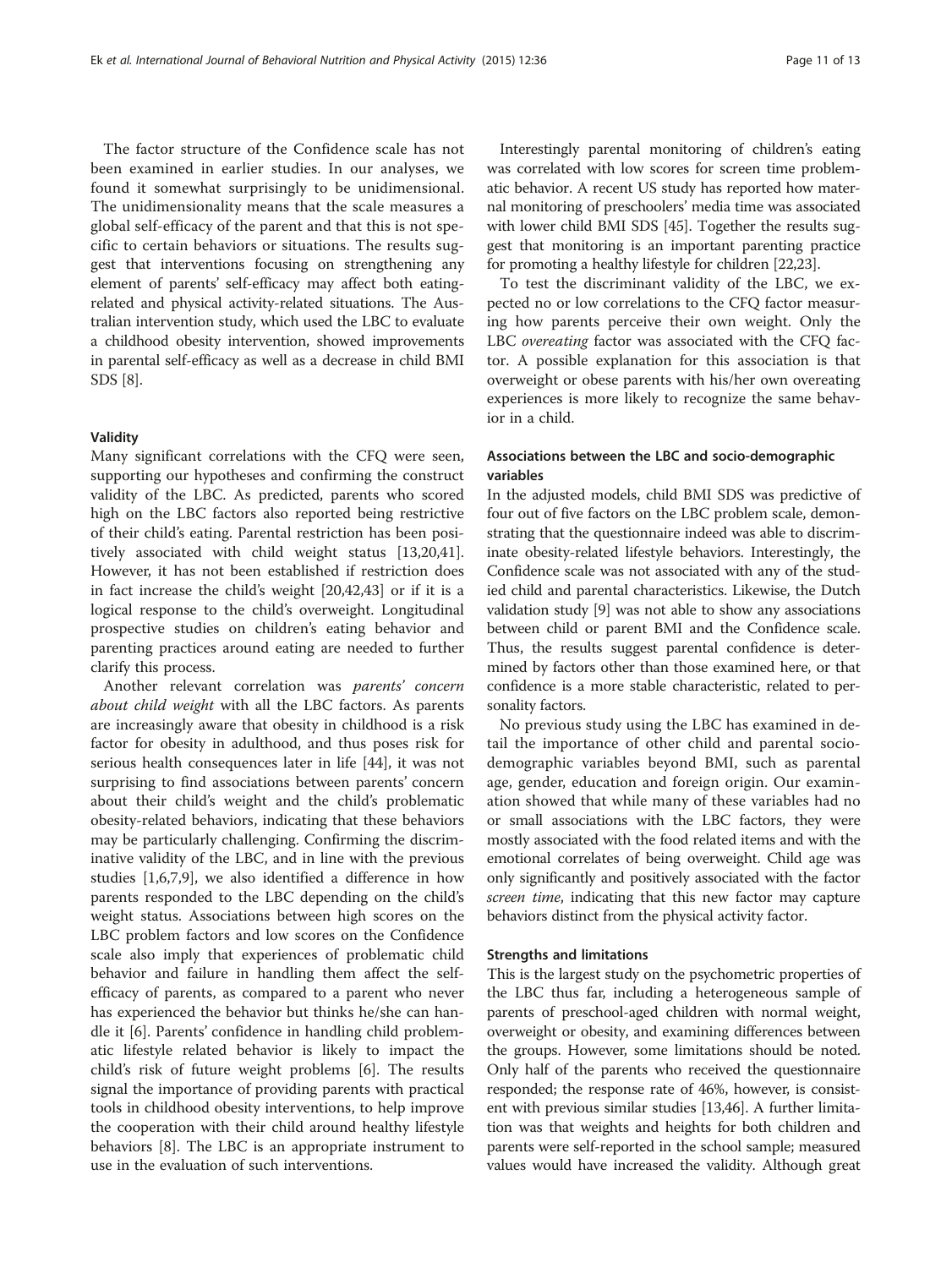<span id="page-11-0"></span>efforts were made to include a sample as diverse as possible regarding parental education level, foreign origin and parental and child weight status, the school sample included parents who had higher levels of education and lower levels of overweight/obesity than the general population in Stockholm County. For this reason we included the clinical sample in the analyses, thus making the overall sample more heterogeneous. Moreover, the cross-sectional design of the study does not allow us to draw conclusions about causal effects of child behavior and parenting practices and self-efficacy. Now that the LBC has repeatedly been shown to be a valid instrument, prospective longitudinal interventions can examine whether problematic behaviors in children diminish following intervention, and whether parental self-efficacy can be enhanced. We also encourage researchers from other countries to validate the LBC for greater knowledge about cross-cultural interventions.

# Conclusions

This study has proven the validity of the LBC, a short and user-friendly instrument measuring children's obesity related problematic behaviors and their parents' selfefficacy in handling these behaviors, in a large diverse sample of Swedish parents of preschoolers. User-friendly instruments such as the LBC will enable us to learn more about the challenges parents face in preventing and managing childhood obesity, and thus help us tailor effective family based programs.

#### Abbreviations

BMI: Body mass index; BMI SDS: Body mass index standard deviation score; CFA: Confirmatory factor analysis; CFI: Comparative fit index; CFQ: Child feeding questionnaire; CN: Concern about child weight (factor of the CFQ); CONF: Confidence scale (scale of LBC); EFA: Exploratory factor analysis; EMO: Emotional correlates of being overweight (factor of LBC); MB: Misbehavior in relation to food (factor of LBC); MLR: Maximum likelihood with robust standard errors; MN: Monitoring (factor of the CFQ); LBC: Lifestyle behavior checklist; OE: Overeating (factor of LBC); PA: Physical activity (factor of LBC); PR: Parental responsibility (factor of the CFQ); PCW: Perceived child weight (factor of the CFQ); PE: Pressure to eat (factor of the CFQ); PPW: Perceived parent weight (factor of the CFQ); RMSEA: Root mean square error of approximation; RST: Restriction (factor of the CFQ); SEM: Structural equation modelling; SRMR: Standardized root mean square residual; ST: Screen time (factor of LBC); TLI: Tucker-lewis index.

#### Competing interests

The authors declare that they have no competing interests.

#### Authors' contributions

AE collected the data, performed statistical analyses together with KS and drafted the manuscript. KS performed the statistical analyses (confirmatory factor analyses and structural equation modelling), and made a substantial contribution to the interpretation of data as well as to manuscript preparation. JN contributed to the conception and design, data collection and manuscript process. CM contributed to the design of the study, and to interpretation of data. PN conceived the study, supervised the coordination of the study and helped to draft the manuscript. All authors read and approved the final manuscript.

#### Acknowledgements

We thank participating preschools and schools and parents, Jan Kowalski for valuable advice on statistical analyses, students Eva Pettersson, Lisa Lundberg, Sandra Davidsson, Angelica Uhlander and Louise Lindberg who helped with data collection and data entry. We also thank Sofia Ljung who offered valuable comments during earlier stages of the study and Karin Eli, PhD, for text editing and valuable discussions during the writing process. Research related to this study was supported by funds to PN by Vinnova Marie Curie International Qualification (2011-03443), Karolinska Institutet, Jerring Foundation, Samariten Foundation, Magnus Bergvall Foundation, Fredrik and Ingrid Thurings Foundation, Swedish Society of Medicine, Helge Ax:son Johnsson Foundation, ìShizu Matsumuraîs Donation, Foundation Frimurare Barnhuset in Stockholm, Foundation Barnavård and Crown Princess Lovisa Foundation for Pediatric Care. AE was supported by Jerring

#### Author details

<sup>1</sup> Division of Pediatrics, B62, Department of Clinical Science, Intervention and Technology, Karolinska Institutet, 141 86 Stockholm, Sweden. <sup>2</sup>Division of Psychology, Department of Clinical Neuroscience, Karolinska Institutet, 171 65 Solna, Sweden.

Foundation and Crown Princess Lovisa Foundation for Pediatric Care.

# Received: 29 July 2014 Accepted: 24 February 2015 Published online: 11 March 2015

#### References

- 1. West F, Sanders MR. The Lifestyle Behaviour Checklist: a measure of weight-related problem behaviour in obese children. Int J Pediatr Obes. 2009;4(4):266–73. doi:10.3109/17477160902811199.
- 2. Borra ST, Kelly L, Shirreffs MB, Neville K, Geiger CJ. Developing health messages: qualitative studies with children, parents, and teachers help identify communications opportunities for healthful lifestyles and the prevention of obesity. J Am Diet Assoc. 2003;103(6):721–8. doi:10.1053/ jada.2003.50140.
- 3. Styles JL, Meier A, Sutherland LA, Campbell MK. Parents' and caregivers' concerns about obesity in young children: a qualitative study. Fam Community Health. 2007;30(4):279–95. doi:10.1097/01.FCH.0000290541.02834.e0.
- 4. Baranowski T, O'Connor T, Hughes S, Sleddens E, Beltran A, Frankel L, et al. Houston… We have a problem! Measurement of parenting. Child Obes. 2013;9(Suppl):S1–4. doi:10.1089/chi.2013.0040.
- 5. de Lauzon-Guillain B, Oliveira A, Charles MA, Grammatikaki E, Jones L, Rigal N, et al. A review of methods to assess parental feeding practices and preschool children's eating behavior: the need for further development of tools. J Acad Nutr Diet. 2012;112(10):1578–602. 602 e1-8.
- 6. West F, Morawska A, Joughin K. The Lifestyle Behaviour Checklist: evaluation of the factor structure. Child Care Health Dev. 2010;36(4):508–15. doi:10.1111/j.1365-2214.2010.01074.x.
- 7. Morawska A, West F. Do parents of obese children use ineffective parenting strategies? J Child Health Care. 2013;17(4):375–86. doi:10.1177/1367493512462263.
- 8. West F, Sanders MR, Cleghorn GJ, Davies PS. Randomised clinical trial of a family-based lifestyle intervention for childhood obesity involving parents as the exclusive agents of change. Behav Res Ther. 2010;48(12):1170–9. doi:10.1016/j.brat.2010.08.008.
- Gerards SM, Hummel K, Dagnelie PC, de Vries NK, Kremers SP. Parental self-efficacy in childhood overweight: validation of the Lifestyle Behavior Checklist in the Netherlands. Int J Behav Nutr Phys Act. 2013;10:7. doi:10.1186/1479-5868-10-7.
- 10. Greaves KA, Puhl J, Baranowski T, Gruben D, Seale D. Ethnic differences in anthropometric characteristics of young children and their parents. Hum Biol. 1989;61(3):459–77.
- 11. Power TG, Sleddens EF, Berge J, Connell L, Govig B, Hennessy E, et al. Contemporary research on parenting: conceptual, methodological, and translational issues. Child Obes. 2013;9(Suppl):S87–94. doi:10.1089/ chi.2013.0038.
- 12. Varela RE, Vernberg EM, Sanchez-Sosa JJ, Riveros A, Mitchell M, Mashunkashey J. Parenting style of Mexican, Mexican American, and Caucasian-non-Hispanic families: social context and cultural influences. J Fam Psychol. 2004;18(4):651–7. doi:10.1037/0893-3200.18.4.651.
- 13. Nowicka P, Sorjonen K, Pietrobelli A, Flodmark CE, Faith MS. Parental feeding practices and associations with child weight status. Swedish